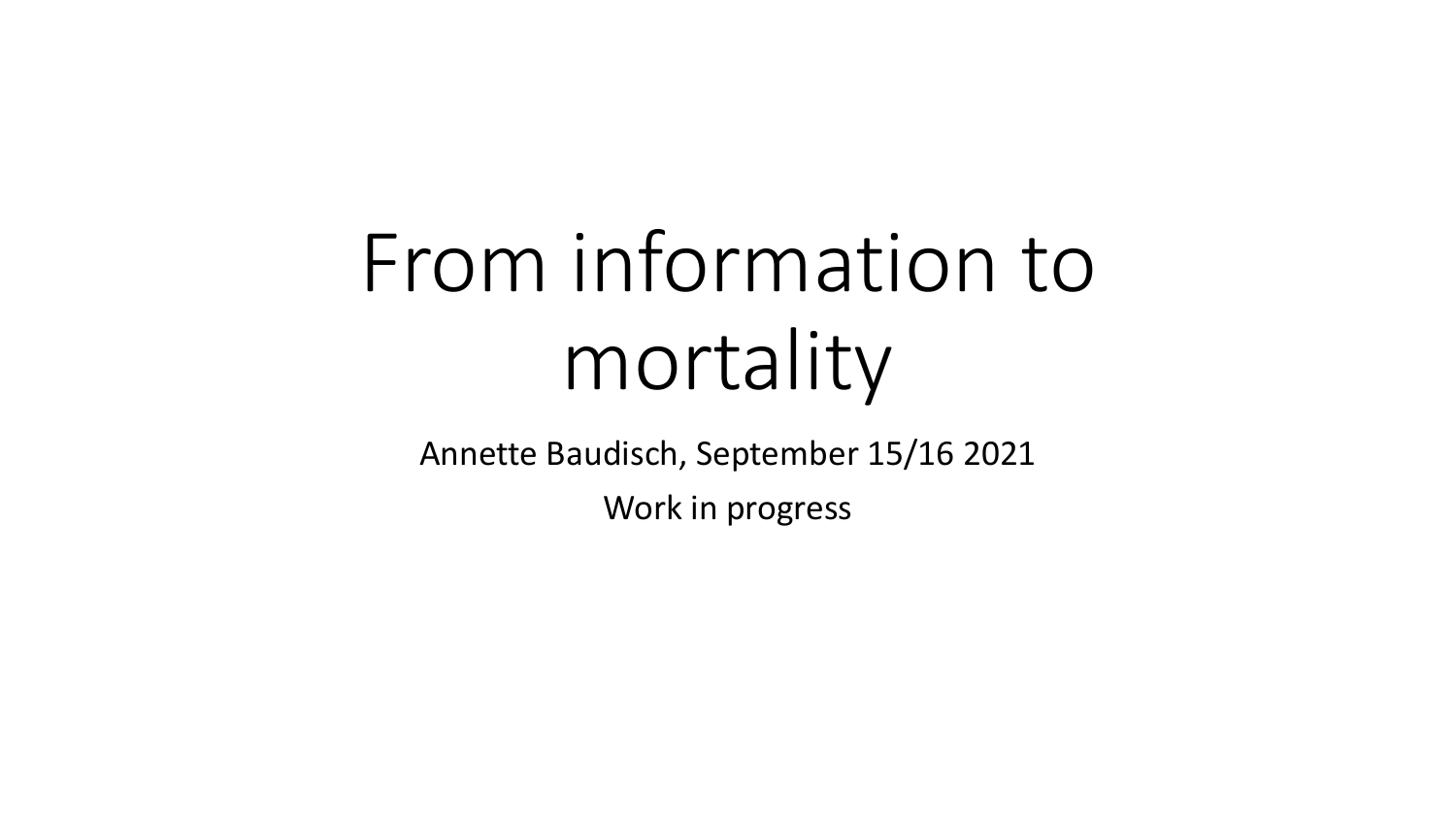# Rate of (endogenous) aging

Denote  $\vec{l} \equiv$  $\overline{a}$  $\frac{dt}{I}$  as relative change in functional information.

 $I<sup>2</sup>$  can be interpreted as the rate of endogenous aging

Represents the relative intrinsic change in the ability to resist death/destruction, i.e., mortality.

How functional information changes along a world-line

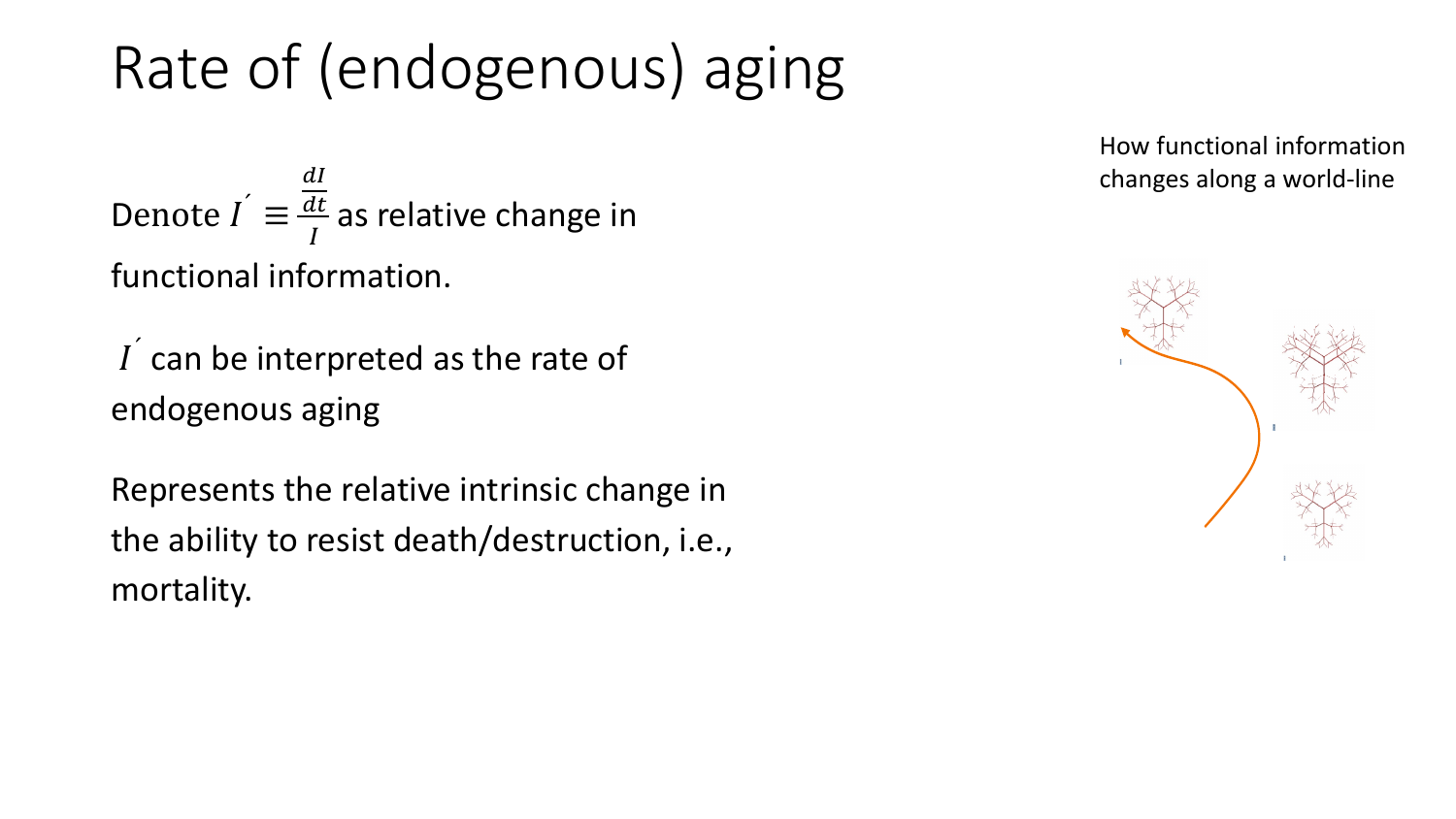## Gompertz-Makeham Mortality Model

Rate of aging determines increase of mortality over age:

$$
\mu(I, E, x) = f(I_0 - I_*) \exp(-I^{'}x) + c(E)
$$

With

• Age  $x \equiv t - t_0$ 

Rate of (endogenous) aging

For e.g., a company, c could be more involved

- Environment  $E$
- Functional information at Birth  $I_0 \equiv I_{t_0}(A;E)$
- Functional information at (endogenous) age at death  $I_*\equiv I_{t_*}(A;E)$
- Functions  $f$  and  $c$  could be constant functions to set the system's time scale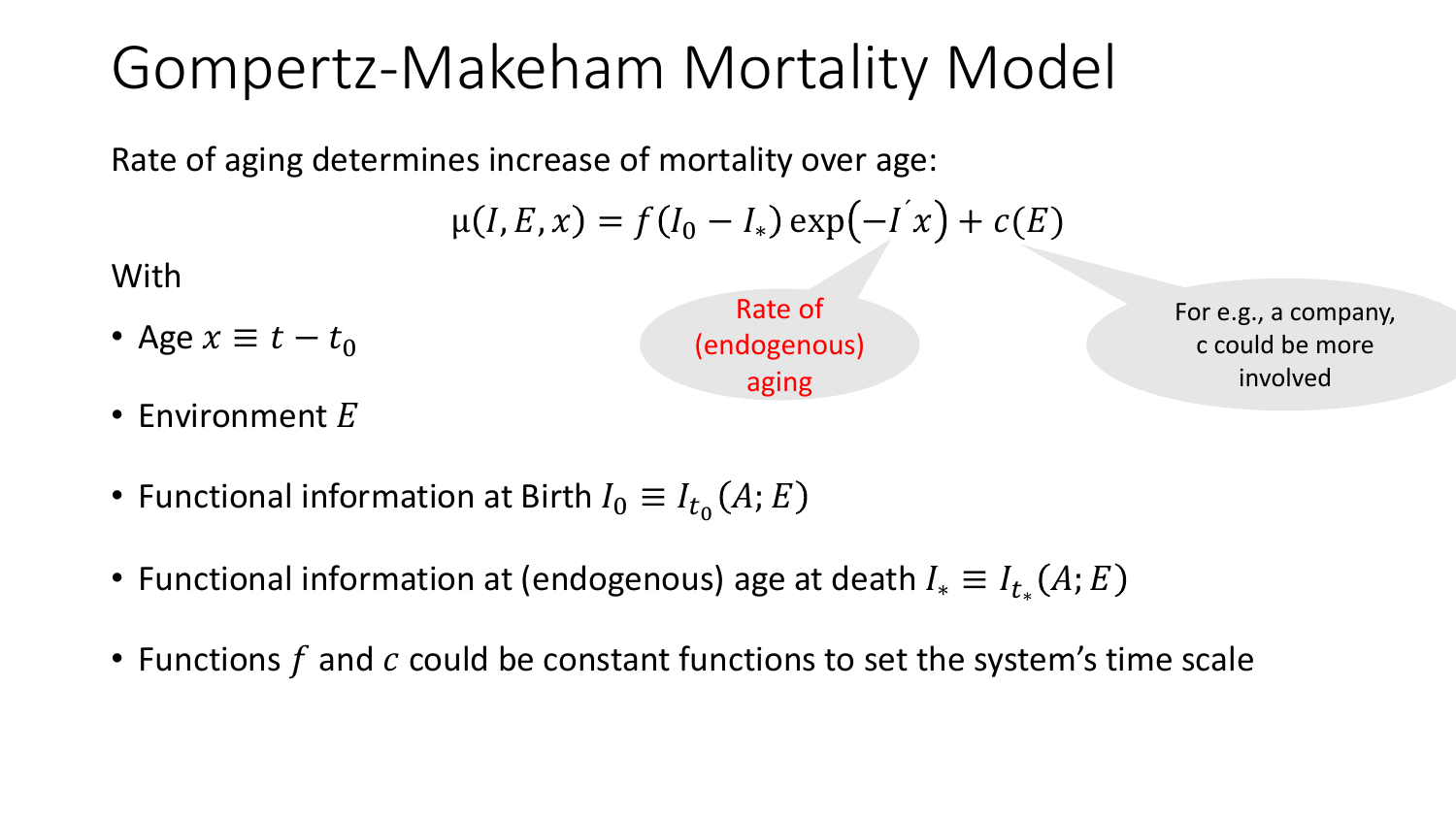## Gompertz-Makeham Mortality Model

$$
\mu(I, E, x) = f(I_0 - I_*) \exp(-I^{'x}) + c(E)
$$

In (long-lived) human populations

- $c(E)$  negligible <1/10.000
- $f(I_0 I_*)$  infant mortality (if modeled from birth); in e.g. DK around 3/1000
- Vaupel's hypothesis: For humans, primates, and maybe mammals and beyond **rate of aging for the individual across time and age is constant.**
- Note on Phase IV (see David): As I approaches  $I_*$  it can be assumed that I for the individual accelerates and may approach infinity. Phase IV might stretch over the time it takes from  $I^{'}$  to accelerate from its constant level to ultimate death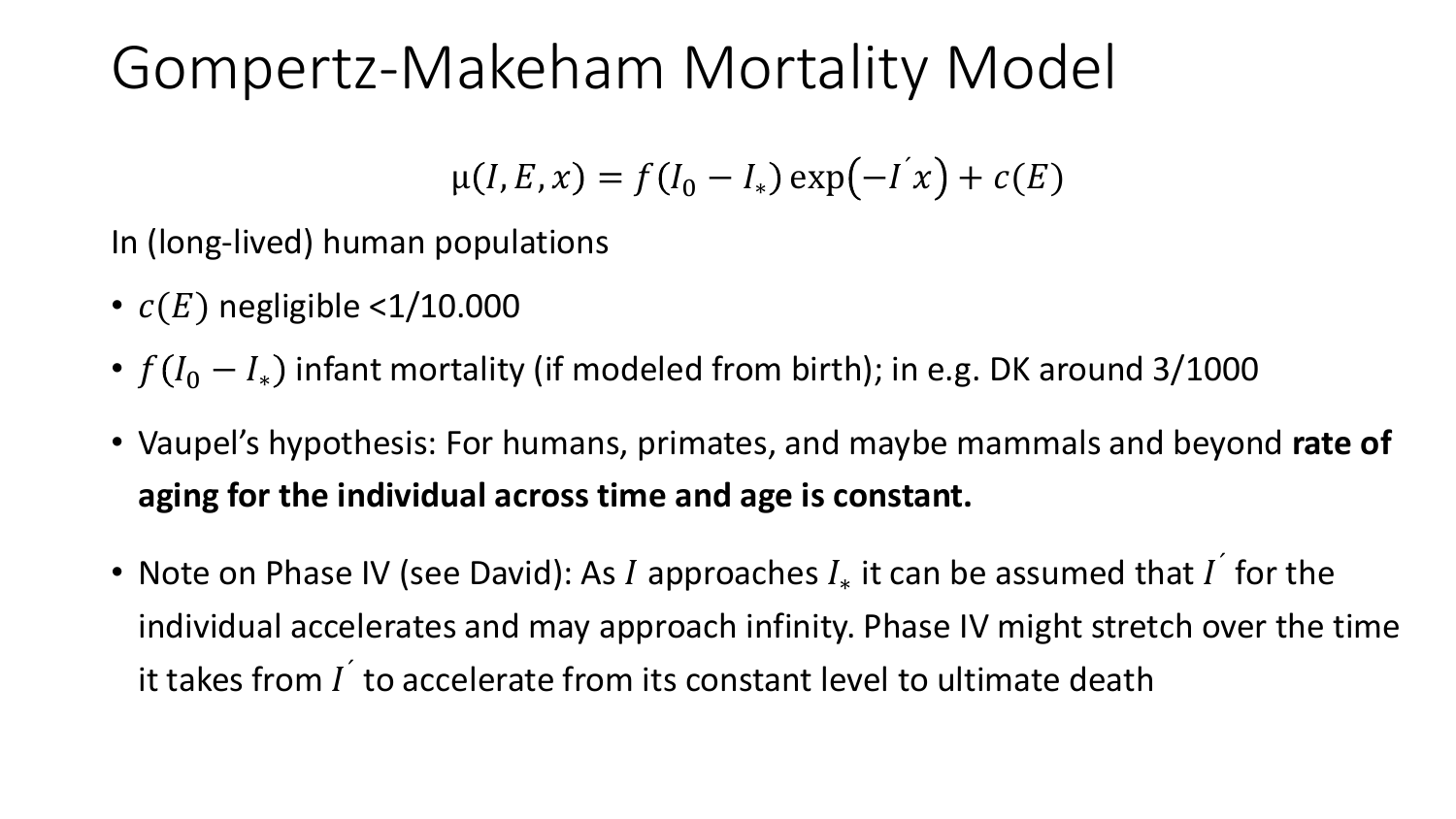### Note on limit to lifespan

$$
\mu(I, E, x) = f(I_0 - I_*) \exp(-I^{'} x) + c(E)
$$

- Lower limit of minimum mortality not yet reached (Ebeling 2018 Demography)  $\rightarrow$
- reduction in minimum mortality facilitates persistent lifespan extension because we start aging at constant rate from ever lower minimum mortality (currently reached around age 10 in "best" places)
- Upper limit of mortality (not lifespan!) given by mortality plateau at  $\mu(x) = 0.7$  for x>= 105
- Barbi et al. 2018 Science. Indication that humans approach the plateau at later ages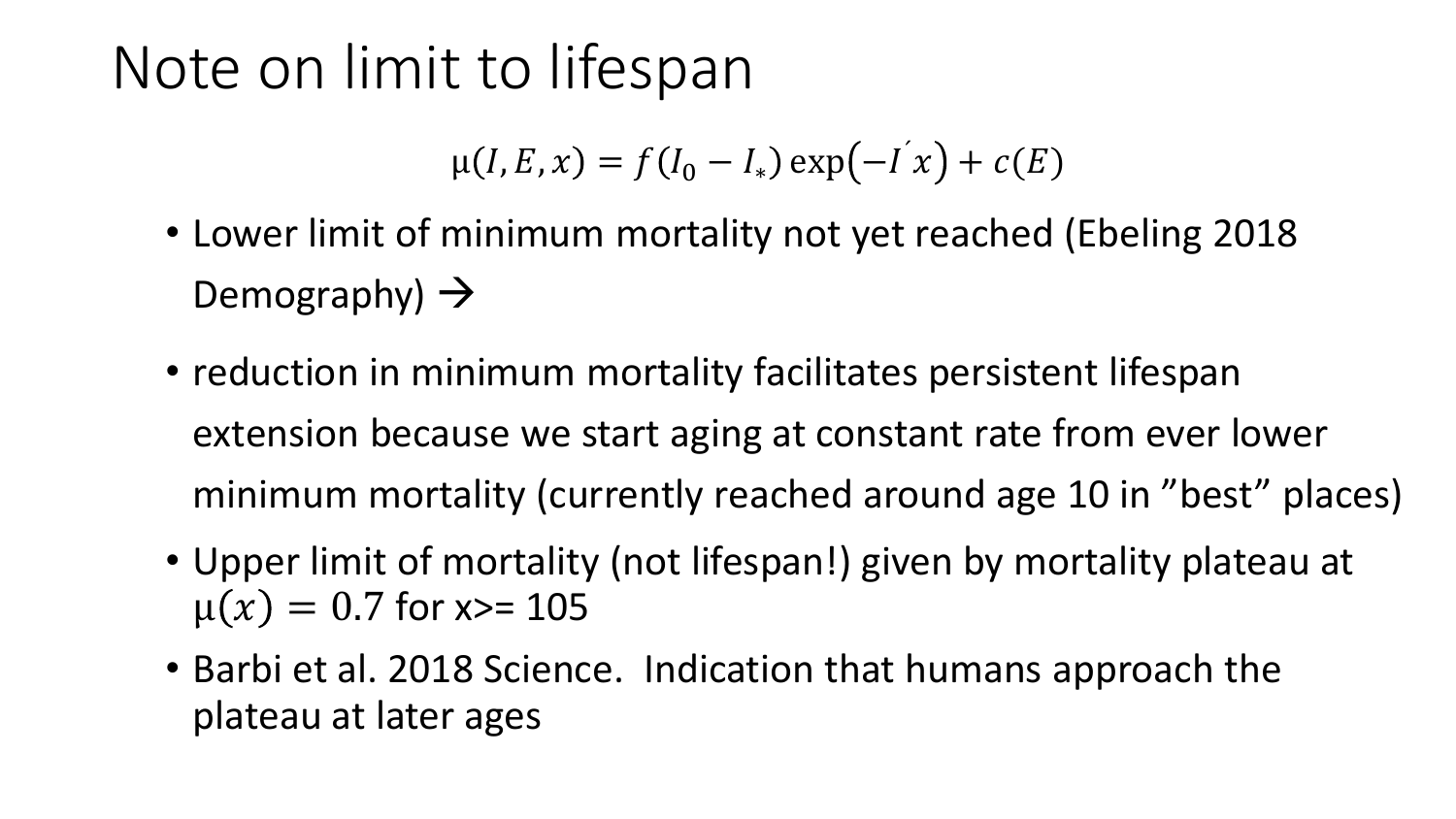Individual vs population aging: heterogeneity in individual frailty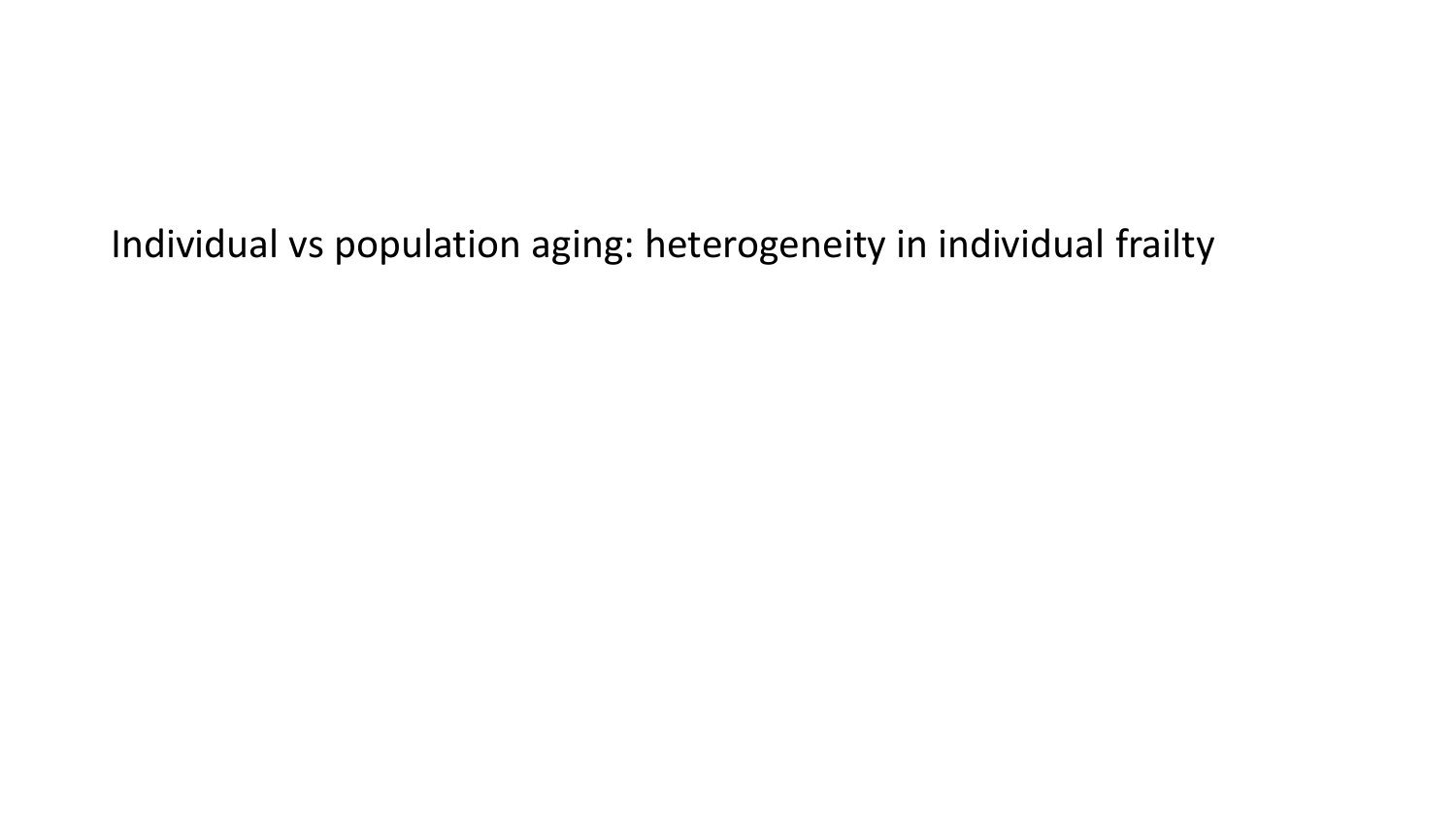# Frailty model of mortality

$$
\mu(I, x) = f(I_0 - I_*) \exp(-I^{\prime} x)
$$

Assumes  $I, I_0, I_*$  pertain to standard agent *A* in *E* 

Assumes individuals differ proportionally w.r.t. this standard agent (Vaupel et al 1979). Then mortality for individual with frailty z

$$
\mu(I, x, z) = z f(I_0 - I_*) \exp(-I^{\prime} x)
$$

Parameter z: frailty, e.g., gamma distributed;  $z=1$  standard frailty Average mortality in population with average frailty  $\overline{z}$ 

$$
\overline{\mu}(I,x) = \overline{z} f(I_0 - I_*) \exp(-I^{\prime} x)
$$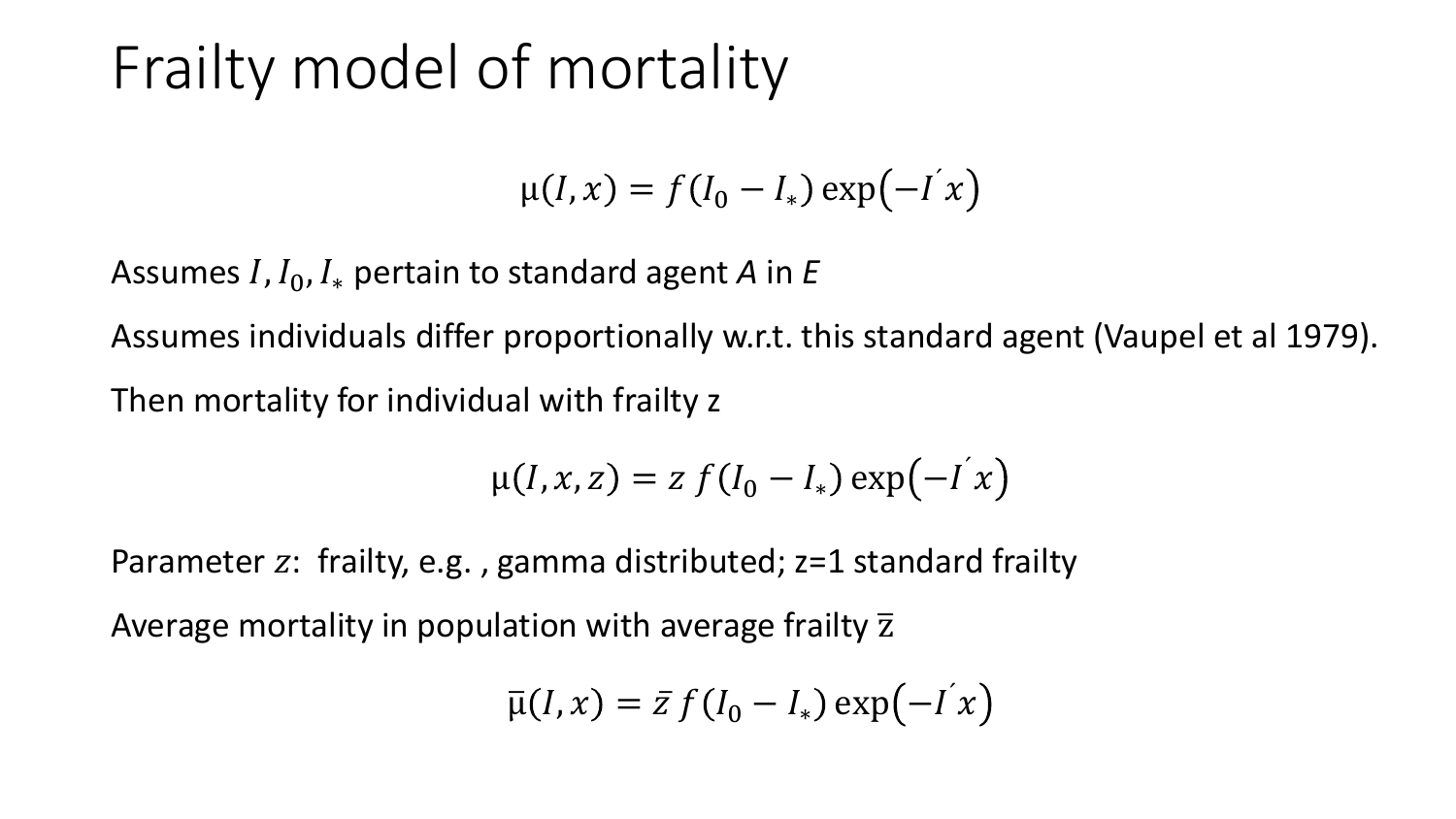# Frailty model of mortality

Missov and Vaupel (2015) SIAM find that the only model that fits the data at ages above 90 for humans is exponentially rising individual mortality with gamma distributed frailty.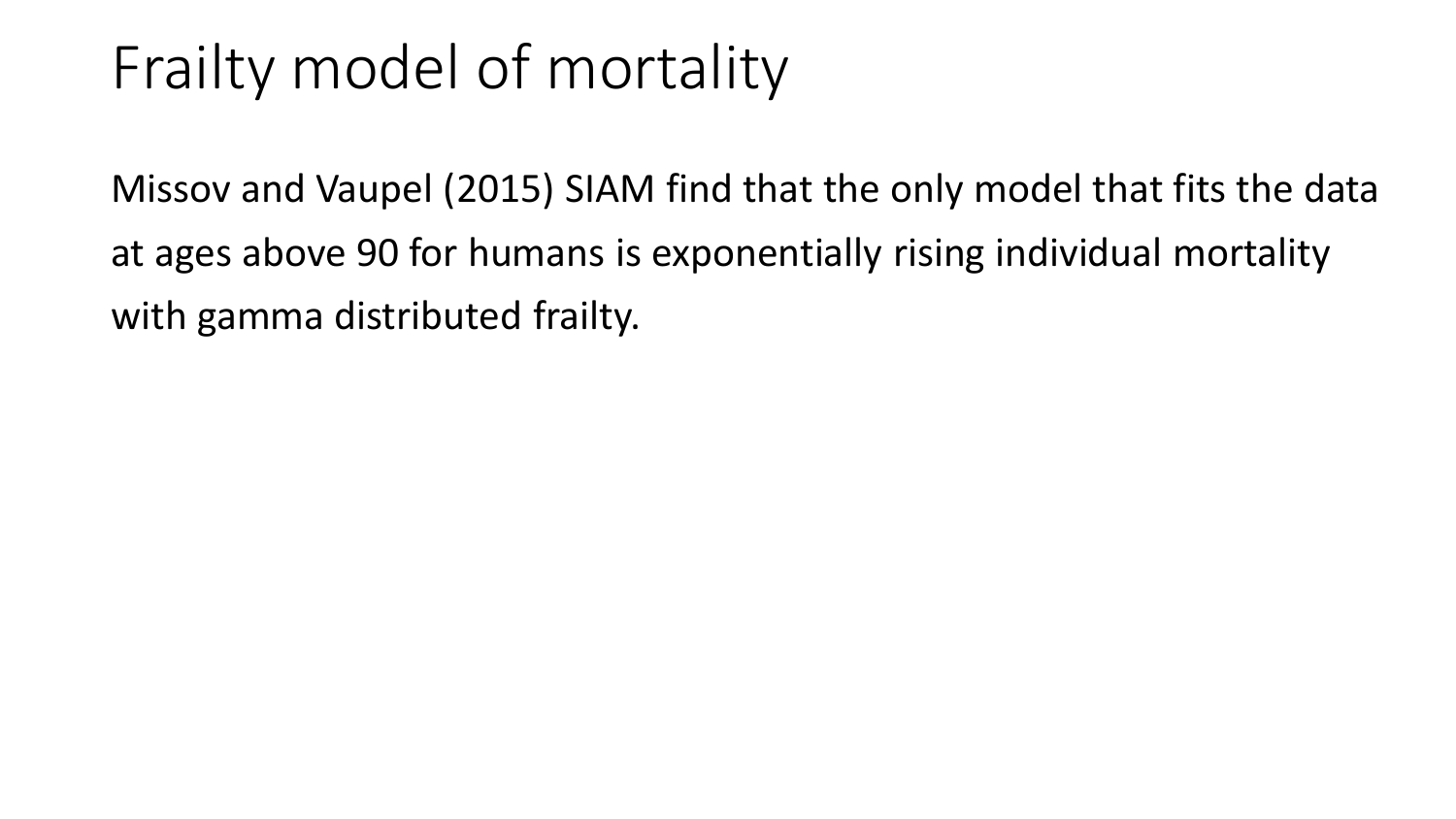Frailty model of mortality: best guesses for the rate of aging given current results

**Mortality for individual** with frailty z

$$
\mu(I, x, z) = z f(I_0 - I_*) \exp(-I^{\prime} x)
$$

- $\bullet$   $\overline{I}$  at any t constant across ages at about -0.16 for the individual
- $I$  for a cohort constant across ages at about -0.14 for the individual (note: continuous improvement in conditions over time, so E changes )

**Mortality for population** with population frailty  $\overline{z}$ 

$$
\overline{\mu}(I,x) = \overline{z}f(I_0 - I_*) \exp(-I^{\prime} x)
$$

 $\cdot$  *I* changes over time and age. Today it is about -0.12 between ages 30 to 90. Levels off and approaches 0 at around 105 with mortality=0.7.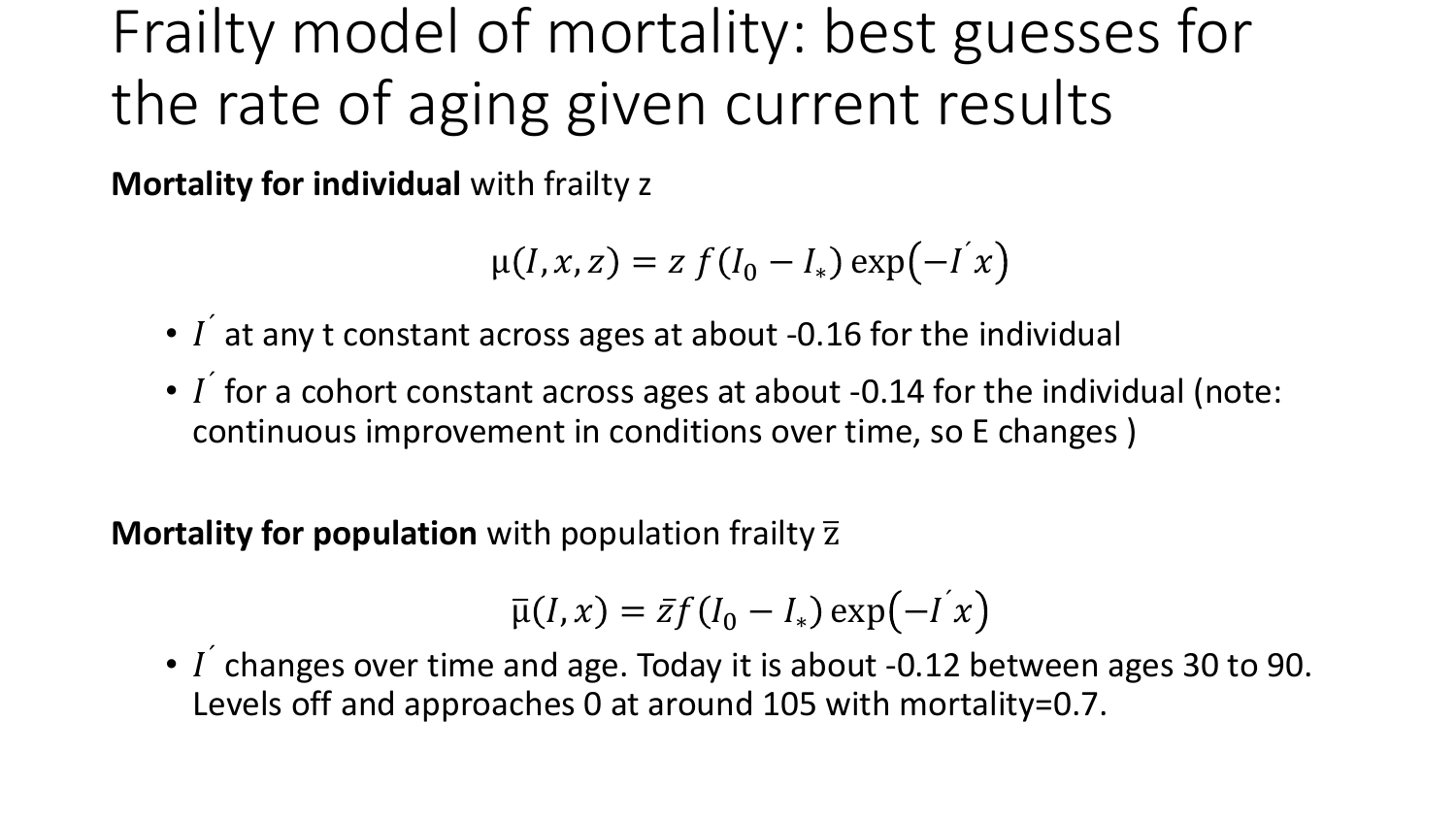# Relative change in functional information,  $\boldsymbol{I}$

From David: Functional information for agent A in environment E at time t.

 $I_t(E; A) = H_t(E) - H_t(E|A)$ 

With

 $H_t(E|A) = H_t(E,A) - H_t(A)$ 

Inserting for the conditional entropy above gives

$$
I_t(E; A) = H_t(E) + H_t(A) - H_t(E, A)
$$

The change in  $I$  over time is given by

$$
\frac{dI_t(E,A)}{dt} = \frac{dH_t(E)}{dt} + \frac{dH_t(A)}{dt} - \frac{dH_t(E,A)}{dt}
$$

Assume E does not change over time, then dH(E)/dt=0

If E changes to a new level E', treat it as a discrete shift, after which E' again is constant. Then similar equations just for different regimes of E.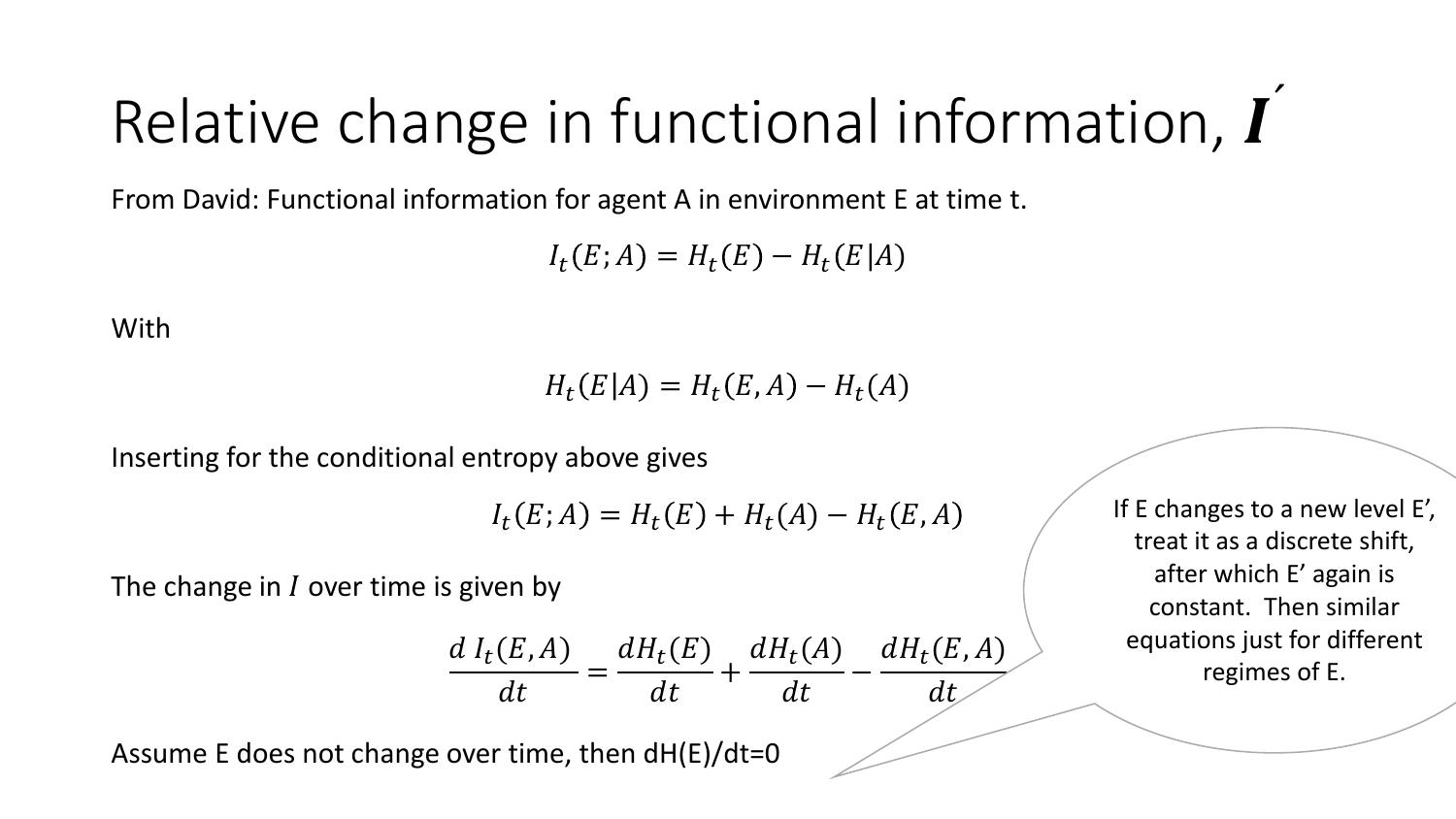| $dI_t(E,A)$ $dH_t(A)$ $dH_t(E,A)$ |    |    |
|-----------------------------------|----|----|
| dt                                | dt | dt |

Functional information rises during Phase I, as the change in  $H_t(A)$ outpaces the change in  $H_t(E, A)$ .

 $\frac{dH_t(A)}{dt}$  Repair, Regeneration, Growth, Development  $\equiv R(I)$  $\frac{dH_t(E,A)}{dt}$  Damage, Decay, Disalignement  $\equiv D(I)$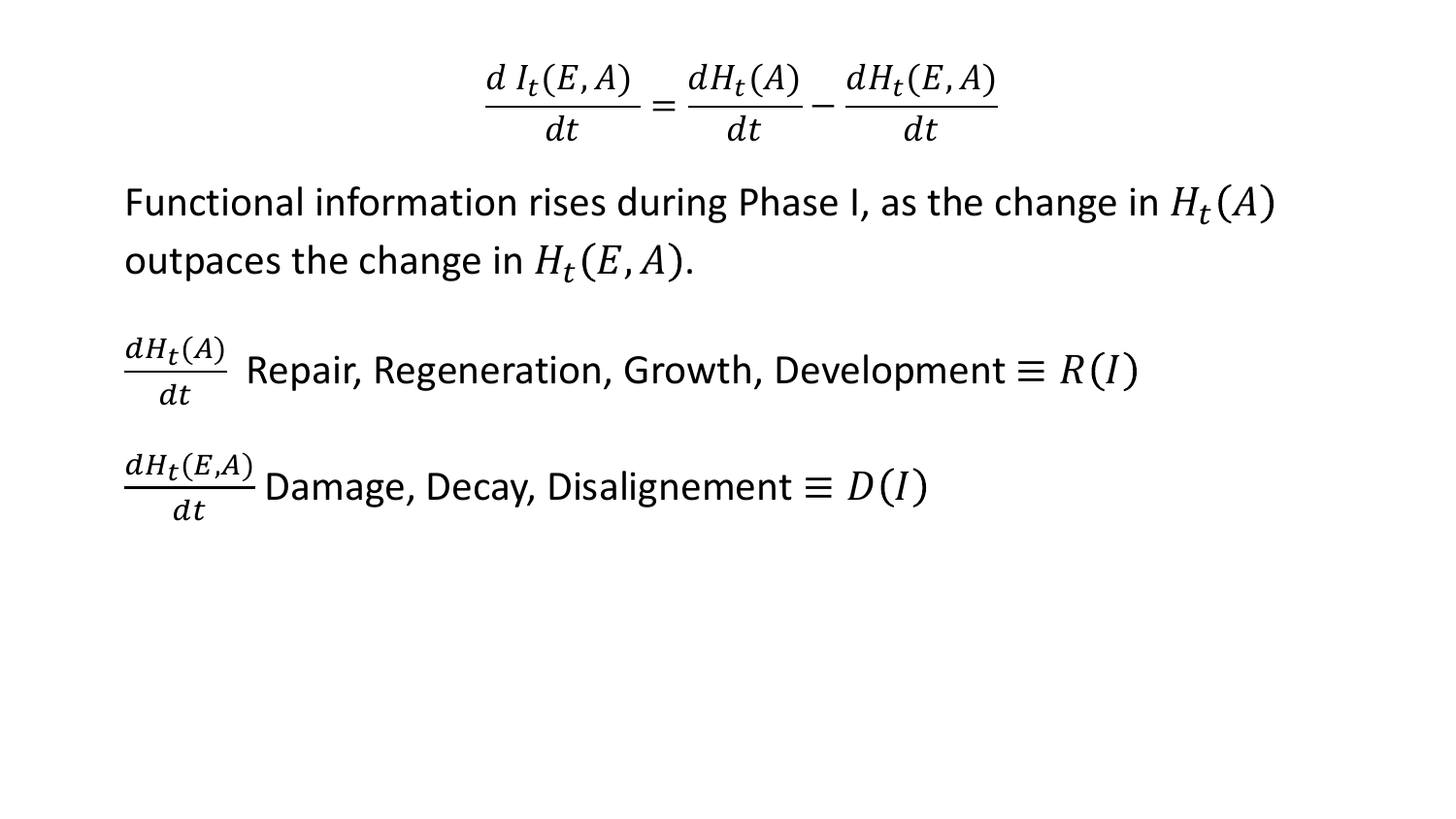#### How does  $I_t$  change during phases II and III?

$$
\frac{dI_t(E;A)}{dt} = R(I) - D(I)
$$

If loss of information is proportional to information, one may assume that

 $D(I) = \delta I$ 

If  $R(I) = 0$ , then information decays exponentially at a constant rate

$$
\frac{\frac{dI_t(E;A)}{dt}}{I}=-\delta
$$

Similarly, if  $R(I) = r I$ , then information decays exponentially at a constant rate

$$
\frac{\frac{dI_t(E;A)}{dt}}{I} = r - \delta
$$

*Constant rate of aging hypothesis in humans, primates, and likely other species*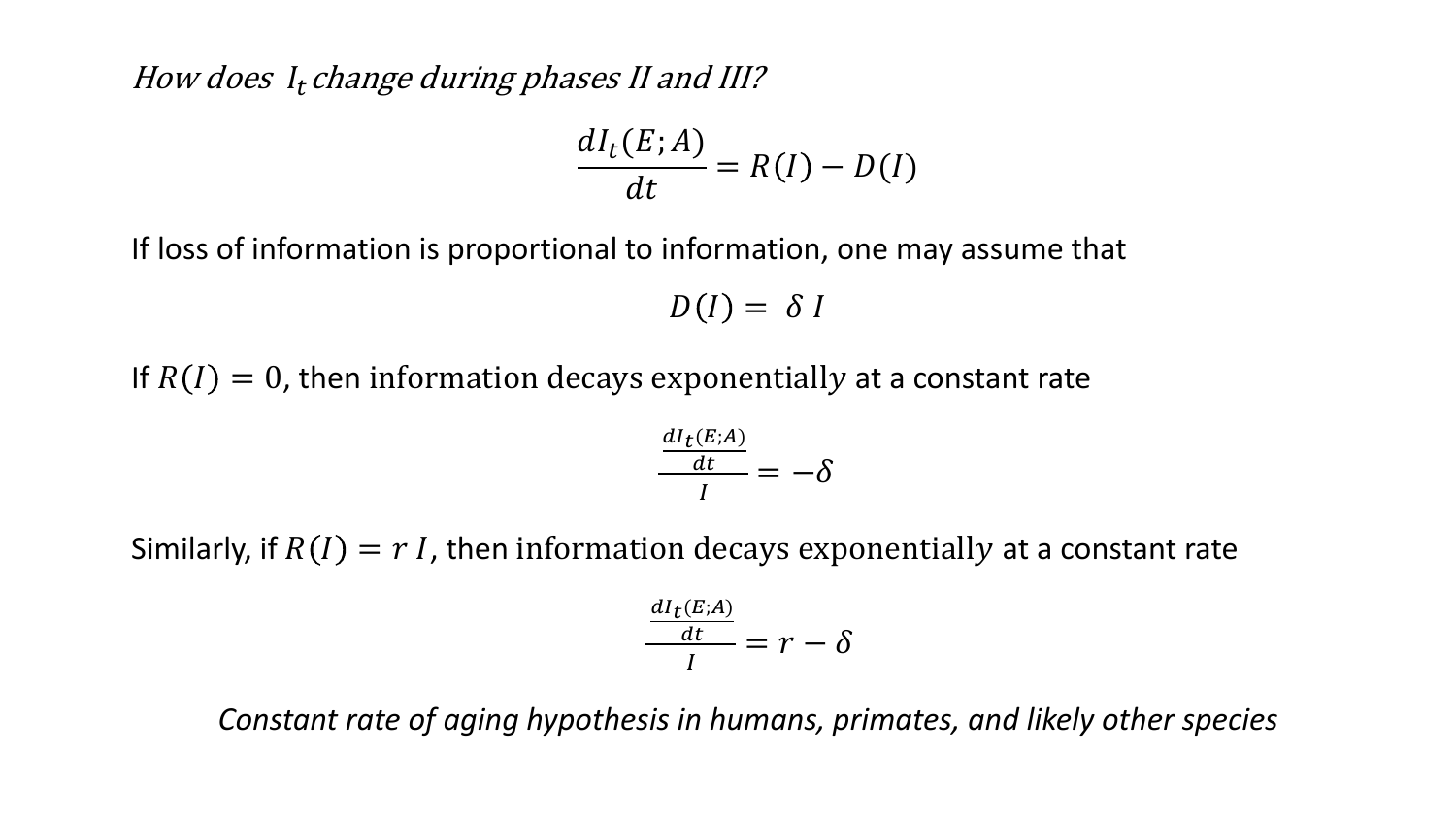#### How does I<sub>t</sub> change during phases II and III?

If repair is not proportional to I and  $R(I) > 0$ , then system decays slower than exponentially or improves

If system decays faster than exponentially, then cascading failure may cause violation of proportionality assumption, initiating Phase IV.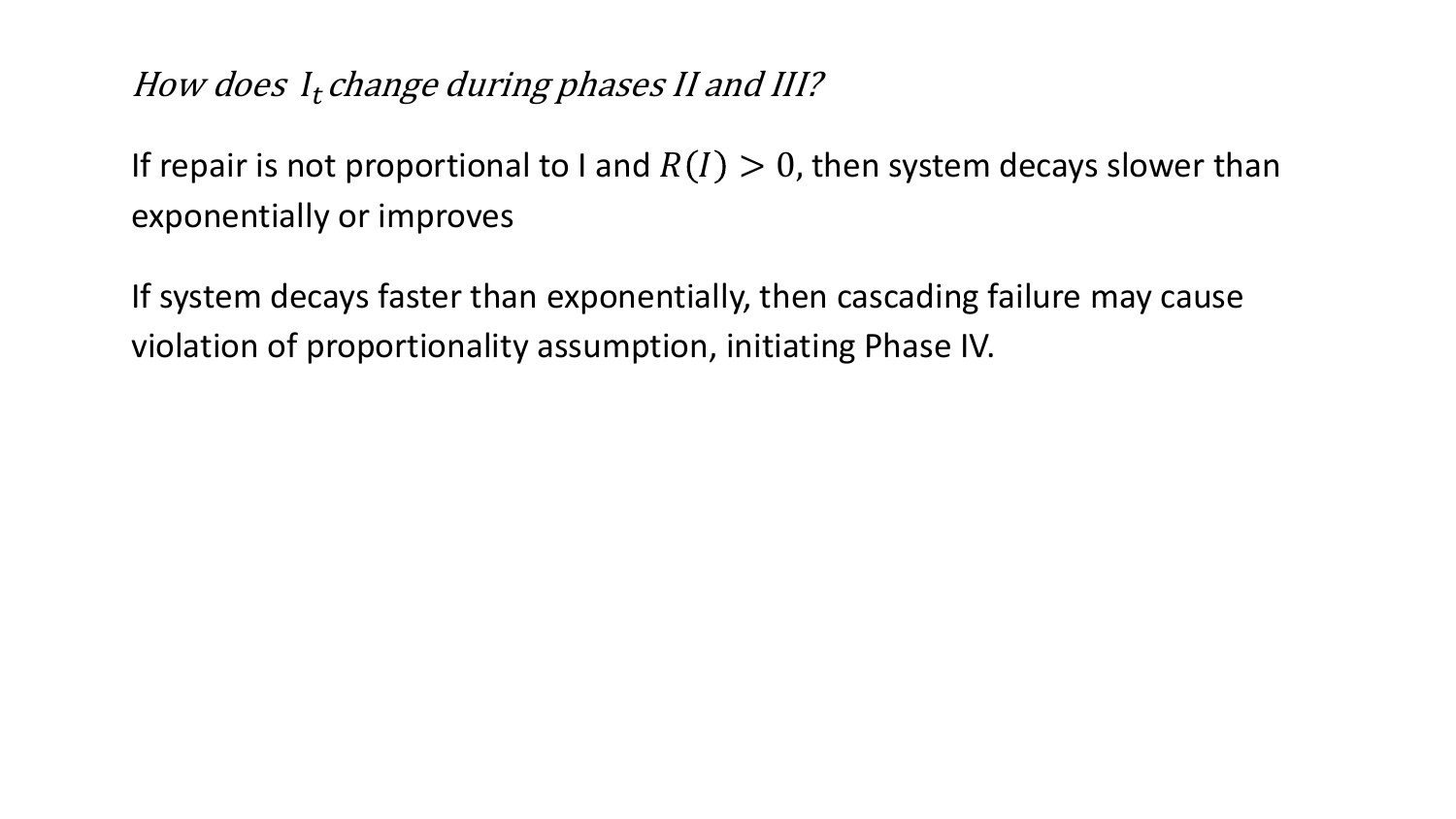# The order balance

How  $R$  and  $D$  relate to  $I$  depends on the system.

In organisms, I might closely relate to size and structure, but also includes cognitive functioning, learning, hierachy etc.

What are reasonable assumptions about  $R(I)$  and  $D(I)$  being proportional to  $I^{(-?)n}$  with  $n =$ ,  $\lt$ ,  $or > 1$  for what system?